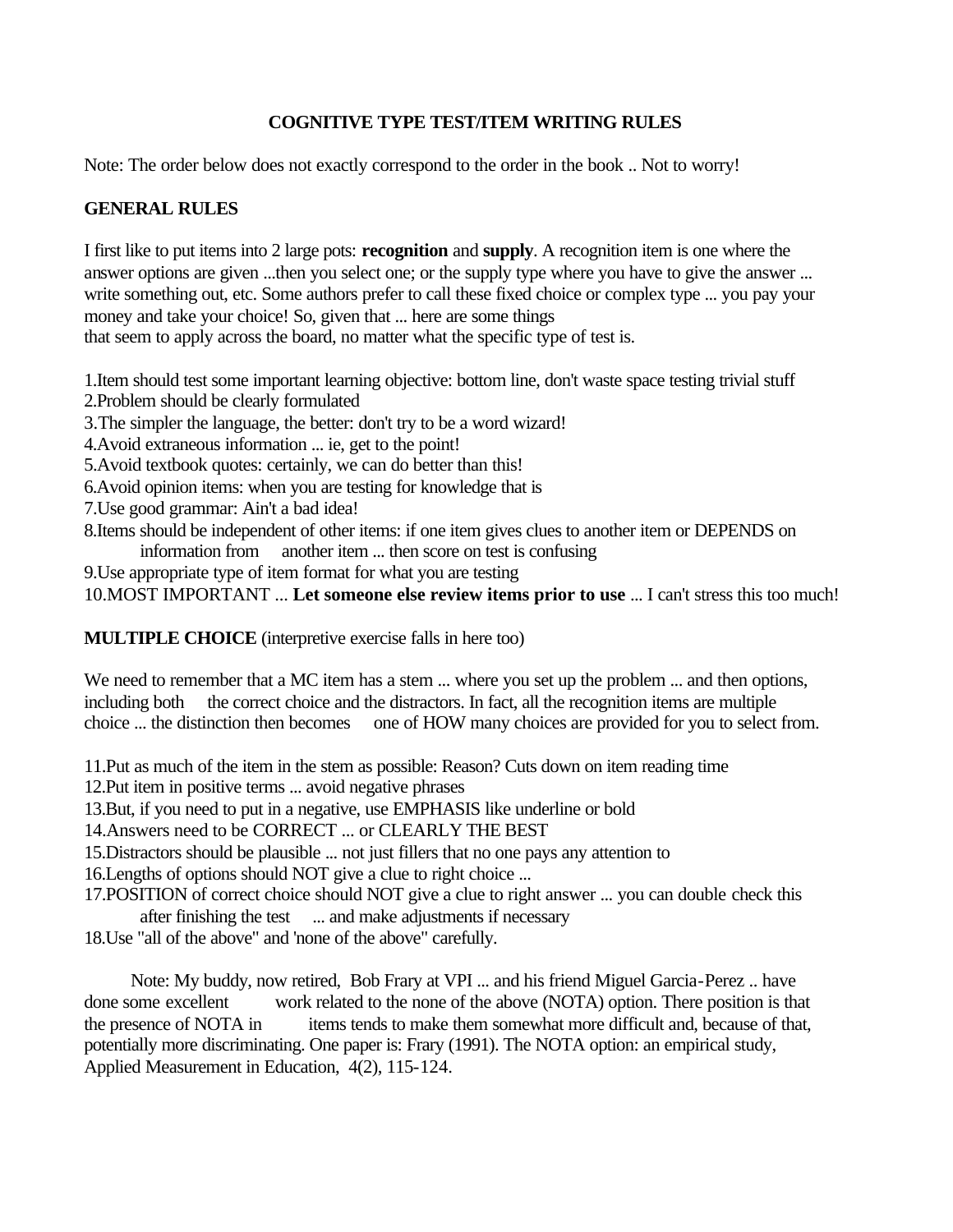19.Avoid complex item types like using 3 options ... then making more options like: A and B, B and C only ... etc. Too confusing and does not really accomplish much

### **BINARY TYPE (alias True False)**

- 20.Only include ONE item per item
- 21.Keep items short
- 22.Write so item is unequivocally true or false ... NO partly true and partly false items!
- 23.Avoid negative wordings at ALL costs!
- 24.Avoid specific determiners like ALL, or ALWAYS, or NEVER ... in TF items

# **MATCHING**

Matching items are perhaps underutilized ... Keep in mind that a matching item has 2 parts: the stimulus set part and the response set part.

25.Use homogeneous material in both sets ... ie, don't try to make 5 different kinds of items in one

- 26.Make relatively short items ... but MORE ITEMS (ie, don't have 1 page with 25 in the stimulus and 30 in the response set ... totally unmanageable!)
- 27.Have more or less in both sets .... DON'T HAVE EQUAL AND THEN SAY ... EACH STIMULUS GOES WITH 1 AND ONLY 1 RESPONSE! Why? Well, say you have 5 on each side ... and you know only 4 ... you get the 5th free as a bonus ... or say you miss 1, you necessarily miss 2 ... so score is not very clear in this case. Better to say have 4 on

 stimulus side ... and 6 on matching side .. and say that any response may be used 0 times or more than once. KEEPS THE student THINKING ..!

28.Use some logical ordering (alphabetical for example) for both sets

29.Be clear on the BASIS that the match is to be made ...

## **SHORT ANSWER OR COMPLETION**

- 30.Silly to say but, ONLY short answers to be required! (Kind of obvious right?)
- 31.Make sure that only 1 answer is acceptable
- 32.For completion, only key words or phrases should be where the blanks are ... would be rather silly to make a blank for an AN or a THE .... wouldn't it? (Of course, there are exceptions ... I can see a fill in the blank in an english class where an AN or THE would be THE key word)
- 33.Make blanks the same lengths ... and put near end. Reasons? We don't want length of blank to give a clue ... and putting near end makes student able to do items faster.

## **EXTENDED RESPONSE OR ESSAY**

These items are the ones where you force the examinee to write a paragraph or 2 ... or more, in response to some general (or itemized list of subparts) question.

34.Restrict these to higher level objectives ... ie, don't use essay to test facts!

35.Make sure the task is clearly defined. I prefer to have a stem part ... which sets the tone .. then 2 or 3 specific items .... so the examinee knows exactly what he/she has to respond to